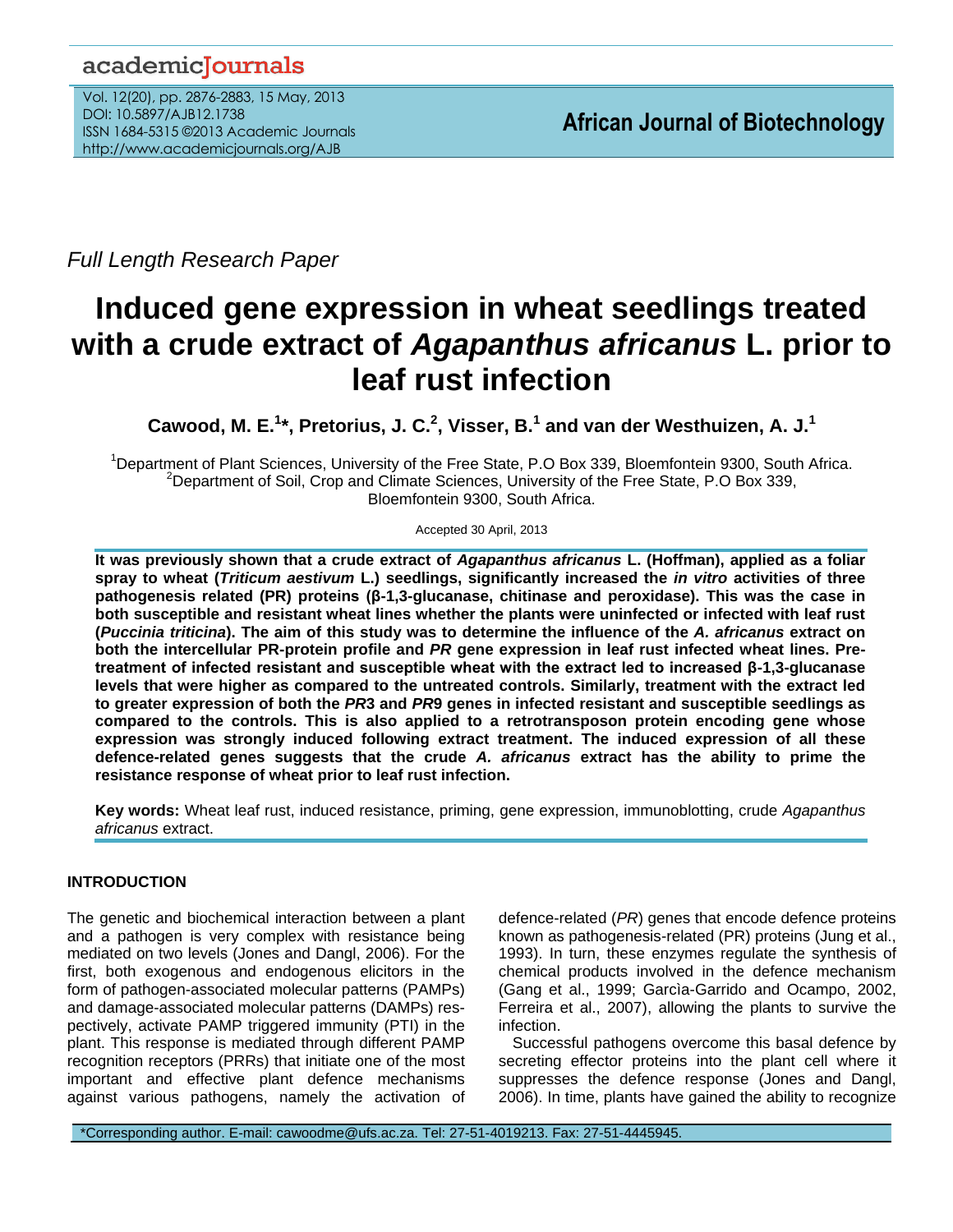these effectors through disease resistance (R) proteins, thereby exhibiting effector triggered immunity (ETI). This genetic interaction was first described by Flor (1971) who concluded that if both the *R* and *avr* genes are present, the interaction is incompatible and the plant will survive. Effector triggered immunity is especially effective against biotrophic pathogens (Lukasik and Takken, 2009).

A key component of ETI is the hypersensitive response (HR) in the form of localised cell death (Mur et al., 2008). Systemic acquired resistance (SAR), on the other hand, is expressed in distal parts of the plant away from the primary infection site, where it contributes to long-lasting and broad-spectrum resistance to pathogens that would otherwise cause disease (Ryals et al., 1994; Sticher et al., 1997; Somssich, 2003; Durrant and Dong, 2004). Systemic acquired resistance and the signal networks in the HR are summarized by Gozzo (2003).

An important feature of SAR is the expression of the *PR* genes (Kessman et al., 1994; Datta and Muthukrishnan, 1999). These encoded PR-proteins accumulate in the apoplast and the vacuole and include β-1,3 glucanase, chitinase and peroxidase (Van Loon, 1976; Van Loon and Van Strien, 1999). Some of these PR proteins show *in vitro* antimicrobial activity (Niderman et al., 1995; Morrissey and Osbourn, 1999). β-1,3-Glucanase and chitinase degrade the cell walls of fungi and prevent infection of plant cells in this manner. These PRproteins accumulate in large amounts at the primary infection site, but also in tissues showing SAR (Stintzi et al., 1993). The role of PR-proteins is essential as it has been shown in mutant studies where the mutant plants had little or no resistance (Neuhaus et al., 1992).

The growing concern about negative environmental effects of fungicides and the appearance of fungicideresistant pathogen strains is a motivating factor to develop alternative protection methods to protect crops. It is known that different treatments can boost the basal defence response, allowing for a stronger and faster activation of the defence during any subsequent pathogen attack (Conrath et al., 2006; Frost et al., 2008). This defence augmentation is known as priming and includes SAR (Jung et al., 2009) that is associated with salicylic acid (SA) accumulation [\(Loake and Grant, 2007\)](http://www.sciencedirect.com/science/article/pii/S0176161711000095#bib0130) and induced systemic resistance (ISR). Induced systemic resistance is mediated by the biotic agents such as plant growth-promoting rhizobacteria (Van Wees et al., 2008). Induced systemic resistance (ISR), can be distinguished from SAR because it mainly functions independently of SA but involves jasmonic acid and ethylene as signaling molecules [\(Pieterse et al., 2001;](http://www.sciencedirect.com/science/article/pii/S0176161711000095#bib0185) Kessler et al., 2006; Ton et al., 2007).

The concept of induced resistance has been expanded to include induction by a wide range of biotic and abiotic agents, including several synthetic and natural plant activators (Garcia-Brugger et al., 2006; Herman et al., 2008). When applied to plants, SA can prime the basal defence response of plants (Mur et al., 2009). On the

other hand, the synthetic plant activator BTH (acibenzolar-S-methyl) also increases resistance in wheat against powdery mildew (*Blumeria graminis*), leaf rust (*Puccinia triticina*) and leaf spot (*Septoria* spp.) (Görlach et al., 1996). While not effective against all pathogens, the BTH induced defence response was stronger than that triggered by SA or jasmonic acid (JA) (Pasquer et al., 2005). When these products are applied before infection, immunity can be obtained against a broad range of attackers (Ahmad et al., 2010). These induced defence responses are often a combination of priming and direct defence activation (van Hulten et al., 2006).

 The identification of new plant activators is thus of great importance for the agricultural sector. During a previous study (Cawood et al., 2010), foliar application of a crude *Agapanthus africanus* extract to wheat led to increased PR protein activity and a reduction in disease severity during subsequent *P. triticina* infection. The aim of the current study was to determine whether the induced defence response was due to either a priming effect or direct defence response activation.

#### **MATERIALS AND METHODS**

Seeds of two near-isogenic wheat (*Triticum aestivum* L.) lines, either resistant (RL6052 = Thatcher / *Lr*15, accession I-15, BV2005) or susceptible (Thatcher, accession I-49, BV2005) to *P. triticina*, were obtained from the germplasm collection of the Department of Plant Sciences, University of the Free State. Fresh above soil tissue of *A. africanus* was collected in Bloemfontein (29°07' S; 26°11' N), South Africa, during the flowering season in November 2009 and dried at 30°C.

#### **Crude extract preparation as well as cultivation, treatment and infection of wheat seedlings**

The preparation of the *A. africanus* crude extract, cultivation of wheat seedlings and their subsequent infection with *P. triticinia*  were performed as described by Cawood et al. (2010). The *A. africanus* extract was suspended in 30 ml distilled water  $(1 g L<sup>-1</sup>)$ and applied as a foliar spray to 17-day-old (3-leaf stage) wheat plants 48 h prior to leaf rust infection. Control plants were sprayed with water.

#### **Extraction of apoplastic fluid from wheat leaves**

To obtain a representative sample for each time interval, whole seedlings were randomly harvested from different pots at 0, 24, 48, 72, 96 and 144 h post infection (hpi) and used to collect apoplastic or intercellular wash fluid (IWF) (Cawood et al., 2010). The IWF protein concentration was determined according to Bradford (1976) using Bio-Rad protein assay (Bio-Rad Laboratories, Richmond, CA, USA) and gamma globulin (Sigma, St Louis, MO, USA) as standard.

#### **Immunoblotting**

A total of 30 µg IWF protein was resolved on 12% (w/v) sodium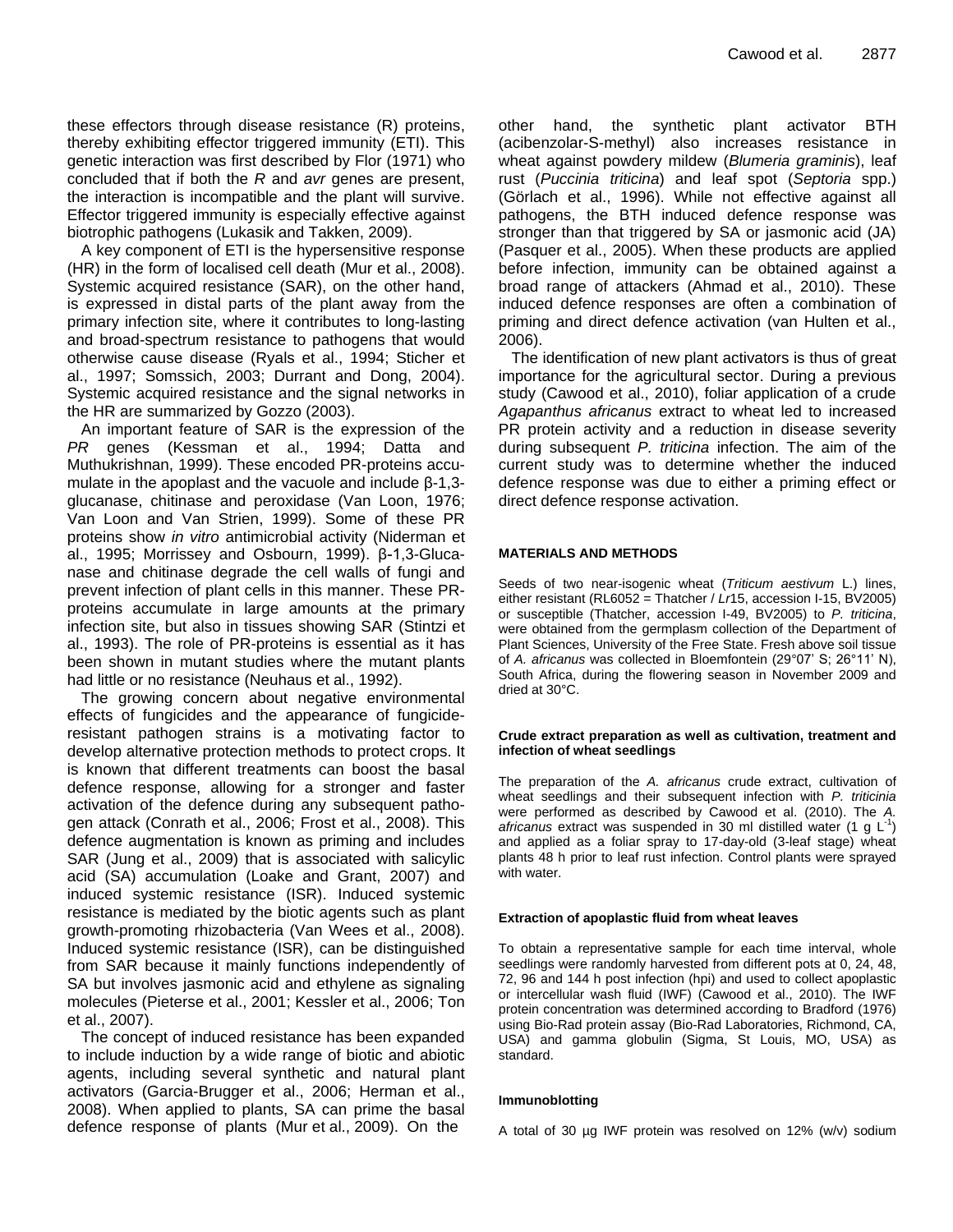| Gene name                      | <b>Nucleotide sequence</b>     | Annealing temperature (°C) |
|--------------------------------|--------------------------------|----------------------------|
| 18S F                          | 5'- CAACTTTCGATGGTAGGATAG - 3' | 50                         |
| 18S R                          | 5'- CTCGTTAAGGGATTTAGATTG - 3' | 50                         |
| $\beta$ -1,3-glucanase (PR2) F | 5'- TCCACGGCGGTCAAGATGA - 3'   | 61                         |
| $\beta$ -1,3-glucanase (PR2) R | 5'- GGTTCTCGTTGAACATGGC - 3'   | 61                         |
| Chitinase (PR3) F              | 5'- AAGACGGCGTTGTGGTTCTG - 3'  | 61                         |
| Chitinase (PR3) R              | 5'- GTAGCGCTTGTAGAACCCGAT - 3' | 61                         |
| Peroxidase (PR9) F             | 5'- ATCAGACCGTCTCCTGCG - 3'    | 55.4                       |
| Peroxidase (PR9) R             | 5' - GCAGCTGAGCCTGATCTG - 3'   | 55.4                       |

**Table 1.** Nucleotide sequences of primers used in this study.

dodecyl sulfate polyacrylamide gel electrophoresis (SDS-PAGE) gels according to Laemmli (1970). Two identical gels were prepared; one was stained with Coomassie Blue (Zehr et al., 1989) while the other was used for immunoblotting. The separated polypeptides were electroblotted to nitrocellulose membranes (Hybond-C, extra membrane, Amersham Biosciences) using a transfer buffer containing 25 mM Tris-HCl pH 8.3, 192 mM glycine and 20% (v/v) methanol. The membranes were quenched with 8% (w/v) fat-free milk powder in Tris-buffered saline (TBS; 10 mM Tris-HCl pH 8.3, 1.5 M NaCl) for 1 h at room temperature. Subsequently, the membranes were probed for 2 h with a 1:9000 dilution of rabbit anti-wheat  $\beta$ -1,3-glucanase primary antibody in TBS containing 4% (w/v) fat-free milk powder. Following extensive washing with TBST [TBS  $+$  0.1% (v/v) Tween-20], the membranes were incubated for 1 h at room temperature in a 1:9500 dilution of the goat-anti-rabbit secondary antibody (IgG) in TBS. After sequential washing with TBST containing 0.05% (w/v) SDS, TBST and TBS, the antigenic proteins were visualized using 5-bromo-4-chloro-3 indolyl phosphate (BCIP) and nitro blue tetrazolium (NBT) as a colour enhancer (Blake et al., 1984).

#### **Total RNA extraction**

Total RNA was extracted from approximately 0.1 g ground leaf tissue harvested at 0, 24, 48, 72, 96 and 144 hpi using TRIzol Reagent (Invitrogen) according to the manufacturer's specifications. The RNA was finally dissolved in 100 µl 0.1% (v/v) DMPC treated water. Residual DNA was eliminated by DNase1 treatment according to the manufacturer's specifications (Fermentas). The quality and quantity of the extracted RNA was confirmed spectrophotometrically as described by Sambrook et al. (1989).

#### **Expression analysis of PR genes**

The RobusT II RT-PCR kit (Finnzymes) was used to determine the expression pattern of selected *PR* genes using gene specific primers (Table 1). Each 10 µl reaction contained 10 ng total RNA, 25 pmol of each primer, 0.2 mM dNTP's, 1.5 mM  $MgCl<sub>2</sub>$ , 1 x final concentration of the supplied buffer and 0.4 µl of the RobusT II enzyme mix. The amplification regime was as follows: one cycle at 48°C for 30 min and 94°C for 2 min, 30 cycles at 94°C for 30 s, specific annealing temperature (Table 1) for 30 s and 72°C for 2 min followed by one cycle at 72°C for 5 min. The *18S rRNA* gene was used as reference. The amplified products were finally separated on a 1% (w/v) agarose gel (Sambrook et al., 1989).

#### **Sequencing of amplified PR gene fragments**

All amplified DNA fragments were sequenced to confirm their identity

Amplified cDNA fragments were cut from the agarose gel, purified using the Favorprep Gel/PCR Purification Kit (Favorgen Biotech) and re-amplified with the KAPA *Taq* DNA Polymerase Kit (KAPA Biosystems). The DNA fragments were sequenced using the Big Dye Terminator v3.1 Cycle Sequencing Kit (Applied Biosystems) according to the manufacturer's instructions. Sequenced fragments were ethanol-precipitated and separated on an ABI377 Sequencer (PE Biosystems). The resulting sequences were used to do a BLAST analysis (v 2.2.13) Altschul et al., 1990) with entries available on GenBank.

# **RESULTS**

### **Polypeptide accumulation in IWF**

Infection of the resistant Thatcher/*Lr*15 line with *P. triticina* led to the accumulation of a 31 kDa polypeptide in the IWF starting at 24 hpi (Figure 1B). No such accumulation was seen in the infected susceptible control plants (Figure 1A). Pre-treatment of wheat seedlings with the *A. africanus* extract 48 h prior to infection resulted not only in the stronger accumulation of the 31 kD polypeptide in the resistant line (Figure 1D), but also in the susceptible line starting at 48 hpi (Figure 1C).

Immunoblotting of the IWF from infected susceptible and resistant wheat previously treated with the *A.*   $a$ *fricanus* extract revealed that the  $\beta$ -1,3-glucanase antibodies cross-reacted with a polypeptide of ca. 31 kDa (Figure 2). In both cases, an increase in polypeptide levels from 24 hpi onwards was seen. This corresponds with the induced 31 kD protein that was seen on the SDS-PAGE gels. It is thus clear that treatment with the *A. africanus* extract stimulated the production of the  $\beta$ -1,3glucanase protein in wheat.

## **Expression of PR-genes**

The expression patterns of different *PR* genes following extract treatment and pathogen infection are presented in Figures 3 and 4. The constitutive expression of the *18S rRNA* reference gene in all samples confirmed that equal quantities of RNA were used for all RT-PCR reactions. Constitutive expression of the *PR*2 gene occurred in both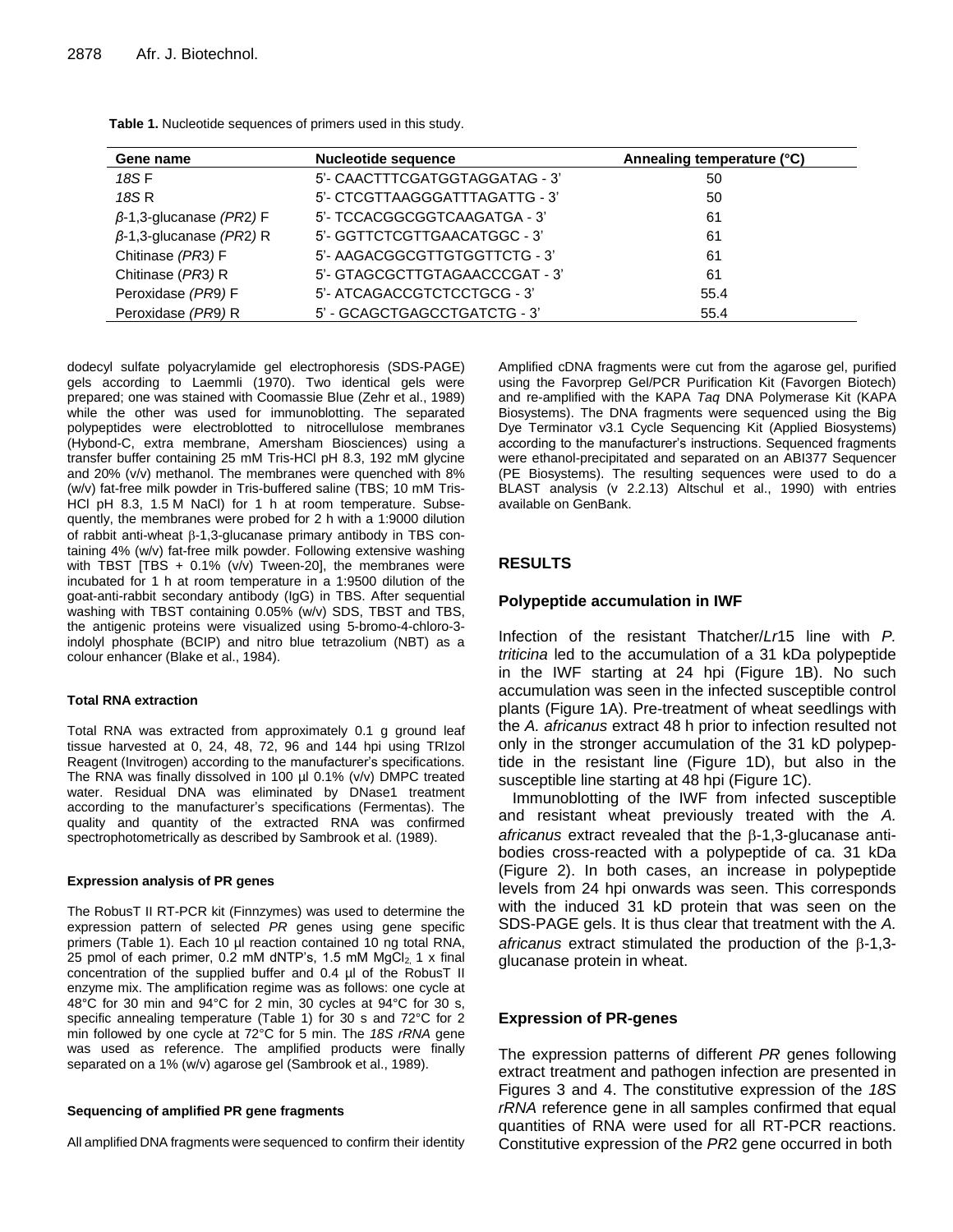

**Figure 1.** Polypeptide profiles of IWF from leaves of inoculated (A) susceptible Thatcher, (B) resistant Thatcher/*Lr*15, (C) susceptible Thatcher treated with *A. africanus* extract 48 h prior to infection and (D) resistant Thatcher/*Lr*15 treated with *A. africanus* extract 48 h prior to infection. IWF was collected from leaves sampled at different time intervals after infection with *P. triticinia*. Each lane contained 30 µg protein. M, Molecular mass marker; hpi = hours post infection.



**Figure 2.** Western blot analysis of *β*-1,3-glucanase protein of IWF from leaves of inoculated (A) susceptible Thatcher treated with *A. africanus* extract 48 h prior to infection and (B) resistant Thatcher / *Lr*15 treated with *A. africanus* extract 48 h prior to infection. IWF was collected from leaves sampled at different time intervals after infection with *P. triticinia*. M = Molecular mass marker; hpi = hours post infection.

infected susceptible and resistant control and *A. africanus* treated plants (Figures 3 and 4). The *PR*2 gene appeared to be strongly expressed in the infected susceptible plants treated with *A. africanus* extract as compared to the control plants (Figure 4) with no real visible differences between the treated and control resistant plants inoculated with the pathogen (Figure 3).

Expression of the *PR*3 (chitinase) and *PR*9 (peroxidase) genes was induced at 24 hpi in both the resistant and susceptible control plants after infection with *P. triticina* (Figures 3 and 4). Treatment with the *A. africanus* extract caused visibly stronger expression of *PR*3 and *PR*9 gene expression in the infected resistant plants, as well as *PR*9 but not *PR*3 gene expression in the infected susceptible plants. A strong secondary increase in gene expression for *PR*3 was also evident in the extract treated infected resistant plants at 144 hpi as compared to the control. Treatment with the *A. africanus* extract therefore does influence the differential expression of the *PR* genes.

During the analysis of *PR*9 expression, a second cDNA fragment approximately 350 bp in size was repeatedly co-amplified with the 750 bp *PR*9 fragment. When sequenced, this 350 bp fragment showed 97% identity to *Oryza sativa* clone Oss-289-384-H3 retrotransposon protein mRNA (GenBank accession no. EF576506.1; 1e - <sup>96</sup>). Expression of this gene was strongly induced in the infected susceptible wheat over a period of 144 h, but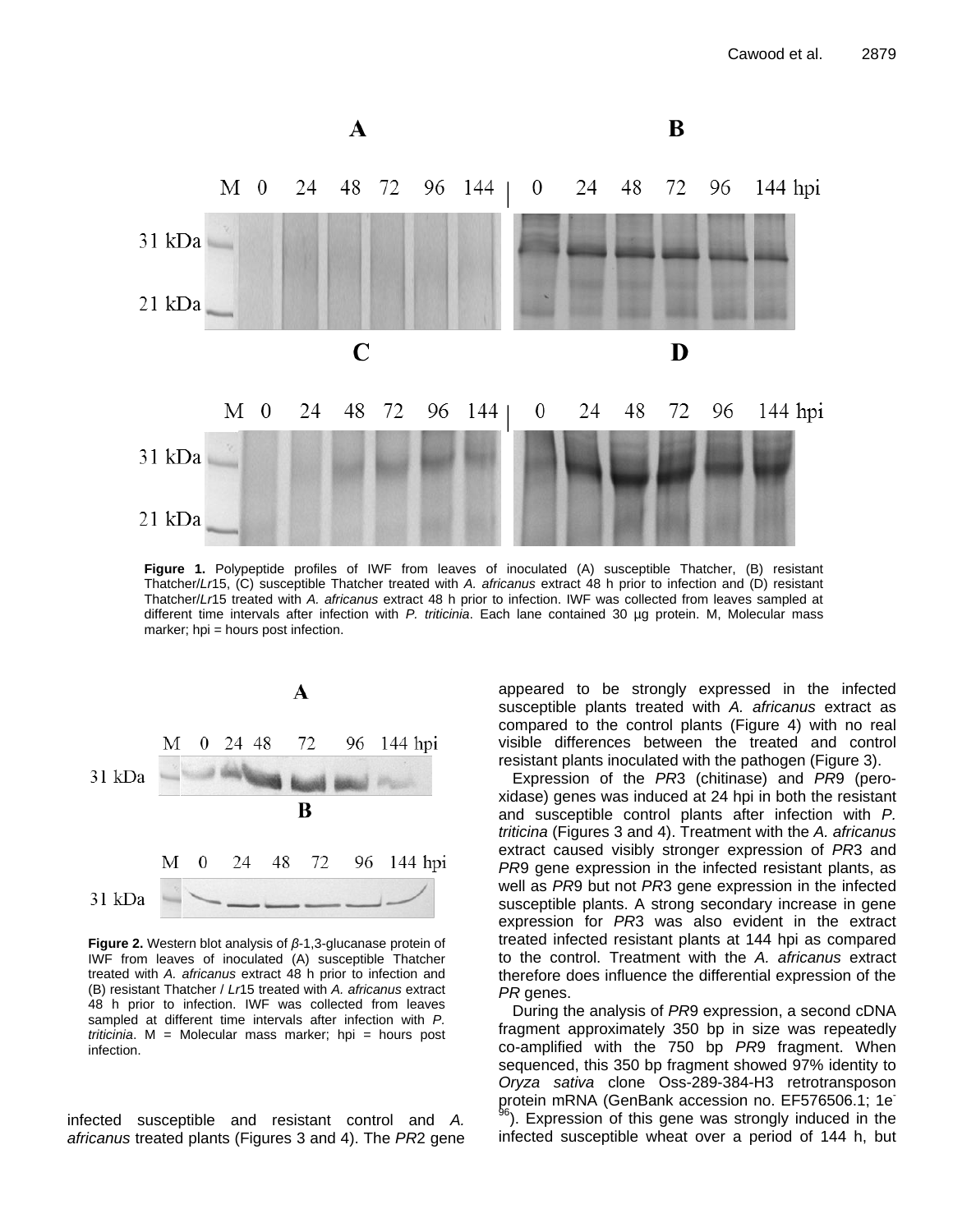

**Figure 3.** Expression analysis of selected *PR* genes in *P. triticina* infected resistant Thatcher/*Lr*15 treated with (A) water and (B) *A. africanus* extract 48 h prior to infection. Time intervals and sizes of the amplified gene fragments are as indicated. Hpi = hours post infection.



**Figure 4.** Expression analysis of selected *PR* genes in *P. triticina* infected susceptible Thatcher treated with (A) water and (B) *A. africanus* extract 48 h prior to infection. Time intervals and sizes of the amplified gene fragments are indicated. Hpi = hours post infection.

only to a lesser extent in the infected resistant plants since the basal expression level appeared to be higher in the resistant line (Figure 5). In both *A. africanus* extract treated lines, the expression levels at 0 h was much higher as compared to the controls, indicating that foliar application of the *A. africanus* extract 48 h prior to infection induced the expression of this gene in both wheat lines to its maximum level even before pathogen infection.

#### **DISCUSSION**

Plants naturally express variable levels of resistance against different groups of pathogens. This kind of primary defence response is known as basal resistance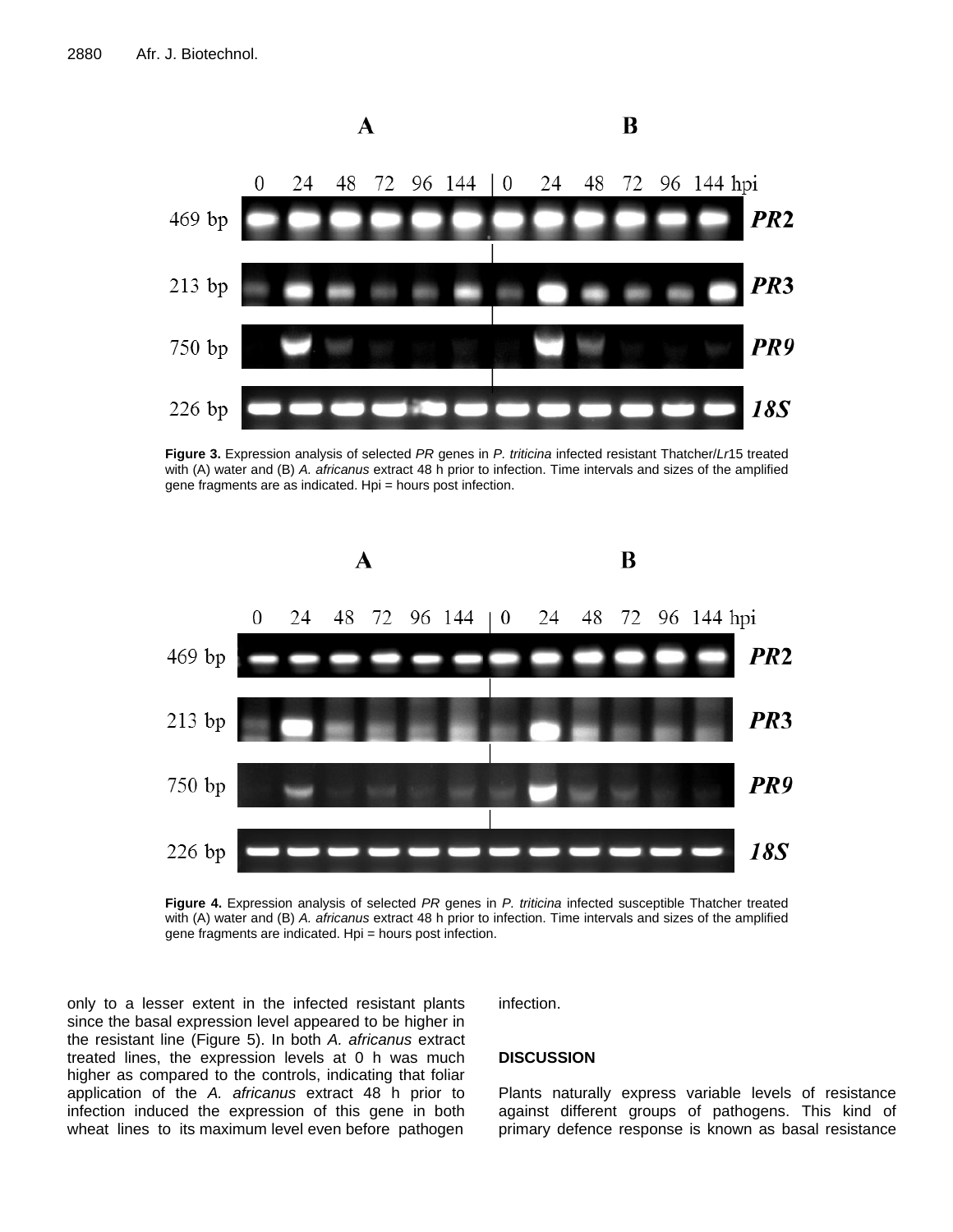

**Figure 5.** Expression analysis of a wheat retrotransposon protein (*RTP*) encoding gene orthologue in *P. triticina* infected wheat treated 48 h prior to infection with (A) water and (B) *A. africanus* extract. IS indicates infected susceptible Thatcher and IR infected resistant Thatcher*/Lr*15 wheat. Hpi = hours post infection.

that is controlled by several genes. It is obtained by cooperation of multiple molecular and cellular defence responses and involvement of various signaling pathways (Jones and Dangl, 2006; [Hamiduzzaman et al., 2005\)](http://www.sciencedirect.com/science/article/pii/S0176161711000095#bib0110). It is considered too weak to be fully exploited in the agricultural sector when compared to race-specific resistance provided by a disease resistance gene, since it cannot completely stop colonization by pathogens.

The mechanism of action of a crude *A. africanus* extract to induce a defence response in wheat was investigated during this study. Analysis of the apoplastic fluid, using SDS-PAGE, indicated the accumulation of a 31 kD polypeptide in the IR plants that was produced at a much higher level in the IR plants previously treated with the extract (Figure 1). Western blot analysis (Figure 2) confirmed the identity of this fragment as being β-1,3 glucanase (Stintzi et al., 1993; Münch-Garthoff et al., 1997). Priming of the defence response by the extract was clearly evident in the IS plants where no β-1,3 glucanase was present in the non-treated control plants, but it accumulated to high levels in the IS plants previously treated with the extract. This confirmed that the previously observed increase of *in vitro* β-1,3 glucanase activity was the result of *de novo* protein synthesis and not merely the activation of existing enzymes (Cawood et al., 2010).

Since the apoplast is recognized as the site where many defence related compounds accumulate (Fink et al., 1988; Van der Westhuizen and Pretorius, 1996; Van der Westhuizen et al., 1998), it was postulated that the accumulation of these proteins in the IWF of plants treated with the *A. africanus* extract may be associated with a compound or compounds in the extract that act as elicitors of the defence response in wheat. In order to verify this postulate, the expression patterns of selected *PR* genes in infected wheat treated with the extract was determined.

Prior treatment of susceptible and resistant wheat with the *A. africanus* extract followed by *P. triticina* infection, led to the stronger expression of *PR*2, *PR*3 and *PR*9 genes as compared to the controls (Figures 3 and 4). Combined with the protein work, it is clear that treatment with the extract primed the defence response of the wheat, indicated by the stronger defence response which was only evident following *P. triticina* infection.

Since McClintock (1950) first predicted the existence of 'jumping genes' in the maize genome, transposable elements have been identified in almost all plant species that have been investigated (Okamoto and Hirochika, 2001). Transposons are classified into two classes based on their mechanism of transposition namely Class I: Retrotransposons and Class II: DNA transposons (Casacuberta and Santiago, 2003). Retrotransposons can move around in the genome by means of a "copy and paste" mechanism where RNA copies are reverse transcribed to DNA before being inserted back into the genome. In the process they may cause mutations or increase/decrease the amount of DNA in the genome.

It has been shown that stress conditions can induce the expression and subsequent transposition of retrotransposons through salicylic acid and 2,4-D as part of the defence response (Beguiristain et al., 2001). This is most likely due to the possible exchange of promoter regions between plant defence genes and the retrotransposons (Takeda et al., 1999). In the current study, it was shown that *P. triticina* infection also induced the expression of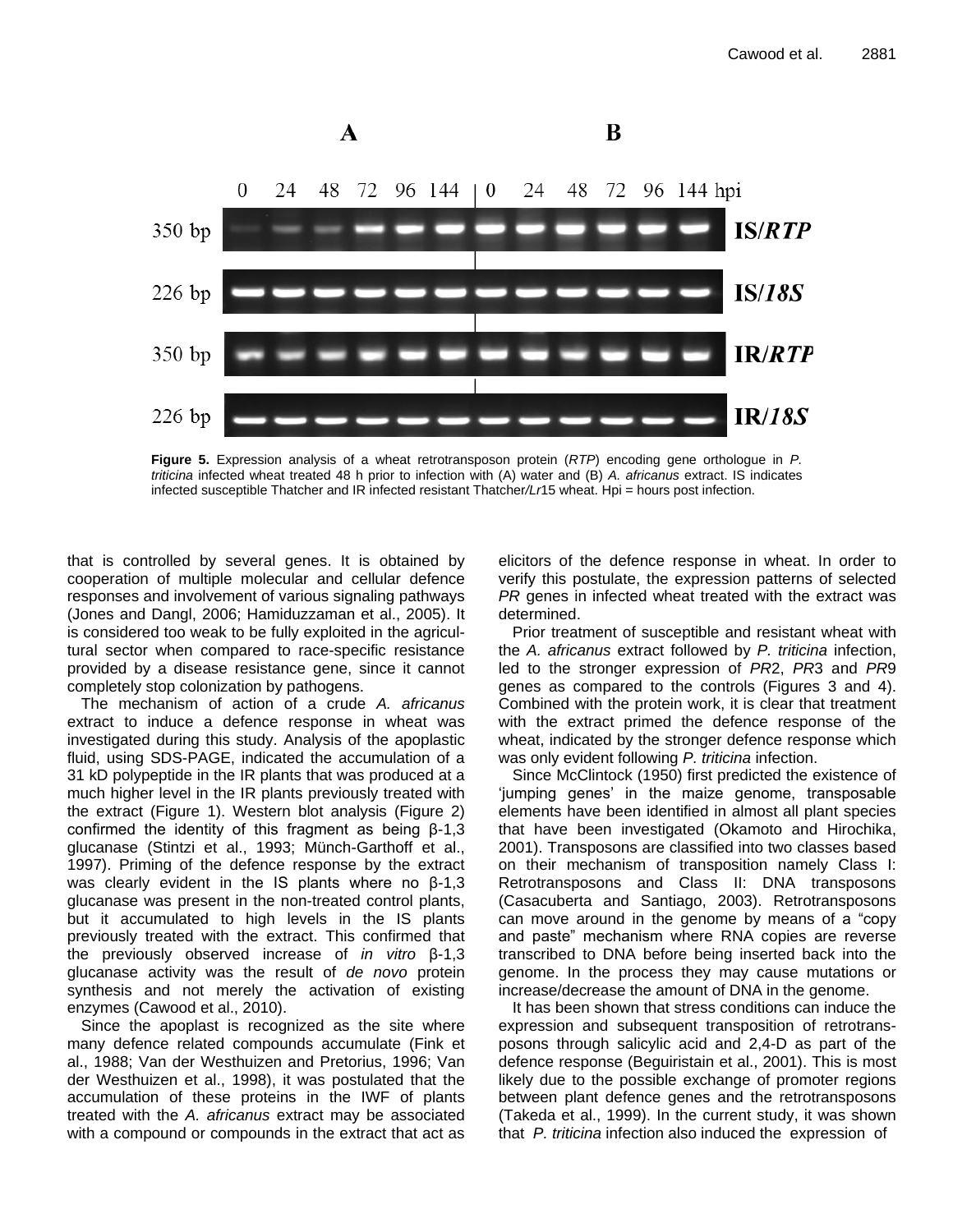the fortuitously identified retrotransposon protein encoding gene (Figure 5). However, treatment with the *A. africanus* extract did not prime the expression of the gene, but rather directly induced the expression thereof.

In accordance with Benhamou (1996), the current study suggests that the *A. africanus* extract contains active compounds that act as elicitors in an induced systemic defence response towards *P. triticina* in wheat. Extract treatment targeted the wheat defence response on three levels, namely increased defence protein activity (Cawood et al., 2010) as well as primed and directly induced gene expression, potentially making this extract a very valuable tool in the agricultural sector. The active compound(s) from *A. africanus* is currently being isolated and purified by means of NMR-spectroscopy with the aim of identifying it and elucidating its chemical structure.

#### **ACKNOWLEDGEMENTS**

The authors wish to thank Dr Lintle Mohase (Department of Plant Sciences, University of the Free State) for supplying the primary antibody (anti-wheat  $\beta$ -1,3-glucanase) used in Western blots. Funding for this project was received from the South African National Research Foundation.

#### **REFERENCES**

- Ahmad S*,* Gordon-Weeks R*,* Pickett J, Ton J (2010). Natural variation in priming of basal resistance: from evolutionary origin to agricultural exploitation*.* Mol. Plant Pathol. 11:817*-*827.
- Altschul SF, Gish W, Miller W, Myers EW, Lipman DJ (1990). Basic local alignment search tool. J. Mol. Biol. 215:403-410.
- Beguiristain T, Grandbastien MA, Puigdomenech P, Casacuberta JM (2001). Three Tnt1 subfamilies show different stress-associated patterns of expression in tobacco. Consequences for retrotransposon control and evolution in plants. Plant Physiol. 127:212-221.
- Benhamou N (1996). Elicitor-induced plant defence pathways. Trends Plant Sci. 1(7):233-240.
- Blake MS, Johnston KH, Russel-Jones GJ, Gotschlich EC (1984). A rapid, sensitive method for detection of alkaline phosphataseconjugated anti-antibody on Western blots. Anal. Biochem. 136:175- 179.
- Bradford MM (1976). A rapid and sensitive method for the quantitation of microgram quantities of protein utilizing the principle of protein-dye binding. Anal. Biochem. 72:248-254.
- Cawood ME, Pretorius JC, van der Westhuizen AJ, Pretorius ZA (2010). Disease development and PR-protein activity in wheat (*Triticum aestivum*) seedlings treated with plant extracts prior to leaf rust (*Puccinia triticinia*) infection. Crop Prot. 29:1311-1319.
- Casacuberta JM, Santiago N (2003). Plant LTR-retrotransposons and MITEs: control of transposition and impact on the evolution of plant genes and genomes. Gene 311:1-11.
- Conrath U, Beckers GJM, Flors V, Garcia-Agustin P, Jakab G, Mauch F, Newman M-A, Pieterse CMJ, Poinssot B, Pozo MJ, Pugin A, Schaffrath U, Ton J, Wendehenne D, Zimmerli L, Mauch-Mani B (2006). Priming: getting ready for battle. Mol. Plant Microbe Interact. 19:1062-1071.
- Datta SK, Muthukrishnan S (1999). Pathogenesis-related proteins in plants. CRC Press LLC, Florida, USA.
- Durrant W, Dong X (2004). Systemic acquired resistance. Annu. Rev. Phytopathol*.* 42: 185-209.
- Ferreira RB, Monteiro S, Freitas R, Santos CN, Chen Z, Batista LM,

Duarte J, Borges A, Teixeira AR (2007). The role of plant defence proteins in fungal pathogenesis. Mol. Plant Pathol*.* 8(5): 677-700.

- Fink W, Liefland M, Mendgen K (1988). Chitinases and β-1,3 glucanases in the apoplastic compartment of oat leaves (*Avena sativa* L.). Plant Physiol. 88:270-275.
- Flor HH (1971). Current status of gene-for-gene concept. Annu. Rev. Phytopathol*.* 9:275-296.
- Frost CJ*,* Mescher MC*,* Carlson JE, De Moraes CM (2008). Plant defense priming against herbivores: getting ready for a different battle*.* Plant Physiol. 146:818*-*824.
- Gang DR, Kasahara H, Xia ZQ, Vander Mijnsbrugge K, Bauw G, Boerjan W, Van Montagu M, Davin LB, Lewis NG (1999). Evolution of plant defence mechanisms. Relationships of phenylcoumaran benzylic ether reductases to pinoresinol-lariciresinol and isoflavone reductases. J. Biol. Chem*.* 274 (11):7516-7527.
- Garcia-Brugger AG, Lamotte O, Vandelle E, Bourque S, Lecourieux D, Poinssot B, Wendehenne D, Pugin A (2006). Early signaling events induced by elicitors of plant defenses. Mol. Plant Microbe Interact. 19(7):711-724.
- Garcìa-Garrido JM, Ocampo JA (2002). Regulation of plant defence response in arbuscular mycorrhizal symbiosis. J. Exp. Bot. 53: 1377- 1386.
- Görlach J, Volrath S, Knauf-Beiter G, Hengy G, Beckhove U, Kogel K, Oostendorp M, Staub T, Ward E, Kessmann H, Ryals H (1996). Benzothiadiazole, a novel class of inducers of systemic acquired resistance, activates gene expression and disease resistance in wheat. Plant Cell 8:629-643.
- Gozzo F (2003). Systemic acquired resistance in crop protection: From nature to a chemical approach. J. Agric. Food Chem. 51:4487-4503.
- Hamiduzzaman MM, Jakab G, Barnavon L, Neuhaus JM, Mauch-Mani B (2005). Betaaminobutyric acid-induced resistance against downy mildew in grapevine acts through the potentiation of callose formation and jasmonic acid signaling. Mol. Plant Microbe Interact. 18:819-29.
- Herman MA, Davidson JK, Smart CD (2008). Induction of plant defense gene expression by plant activators and Pseudomonas syringae pv. tomato in greenhouse-grown tomatoes. Phytopathology 98(11): 1226-32.
- Jones JDG, Dangl JL (2006). The plant immune system. Nature 44: 323-329.
- Jung HW, Tschaplinski TJ, Wang L, Glazebrook J, Greenberg JT (2009). Priming in systemic plant immunity. Science 324: 89-91.
- Jung J-L, Fritig B, Hahne G (1993). Sunflower (*Helianthus annuus* L.) pathogenesis-related proteins. Plant Physiol. 101:873-880.
- Kessler A, Halitschke R, Diezel C, Baldwin IT (2006). Priming of plant defense responses in nature by airborne signaling between *Artemisia tridentata* and *Nicotiana attenuata*. Oecologia 148:280-292.
- Kessman H, Staub T, Hofmann C, Maetske T, Herzog J, Ward E, Uknes S, Ryals J (1994). Induction of systemic acquired disease resistance in plants by chemicals. Annu. Rev. Phytopathol*.* 32:439-459.
- Laemmli UK (1970). Cleavage of structural proteins during the assembly of the head bacteriophage T4. Nature 227:680-685.
- Loake G, Grant M (2007). Salicylic acid in plant defence-the players and protagonists. Curr. Opin. Plant Biol. 10:466-72.
- Lukasik E, Takken FL (2009). STANDing strong, resistance proteins instigators of plant defence. Curr. Opin. Plant Biol.12:427-36.
- McClintock B (1950). The origin and behaviour of mutable loci in maize. P. Nat. Acad. Sci., USA. 36(6):344-355.
- Morrissey JP, Osbourn AE (1999). Fungal resistance to plant antibiotics as a mechanism of pathogenesis. Microbiol. Mol. Biol. Rev*.* 63:708- 724.
- Münch-Garthoff S, Neuhaus J-M, Boller T, Kemmerling B, Kogel K-H (1997). Expression of *β*-1,3-glucanase and chitinase in healthy, stemrust-affected and elicitor-treated near-isogenic wheat lines showing *Sr5-* or *Sr 24*-specified race-specific rust resistance. Planta 201:235- 244.
- Mur LAJ, Kenton P, Lloyd AJ, Ougham H, Prats E (2008). The hypersensitive response; the centenary is upon us but how much do we know? J. Exp. Bot. 59: 501-520.
- Mur LAJ, Lloyd AJ, Cristescu SM, Harren FJM, Hall MA, Smith AR (2009). Biphasic ethylene production during the hypersensitive response in Arabidopsis. A window into defense priming mechanisms? Plant Signal Behav. 4(7):610-613.